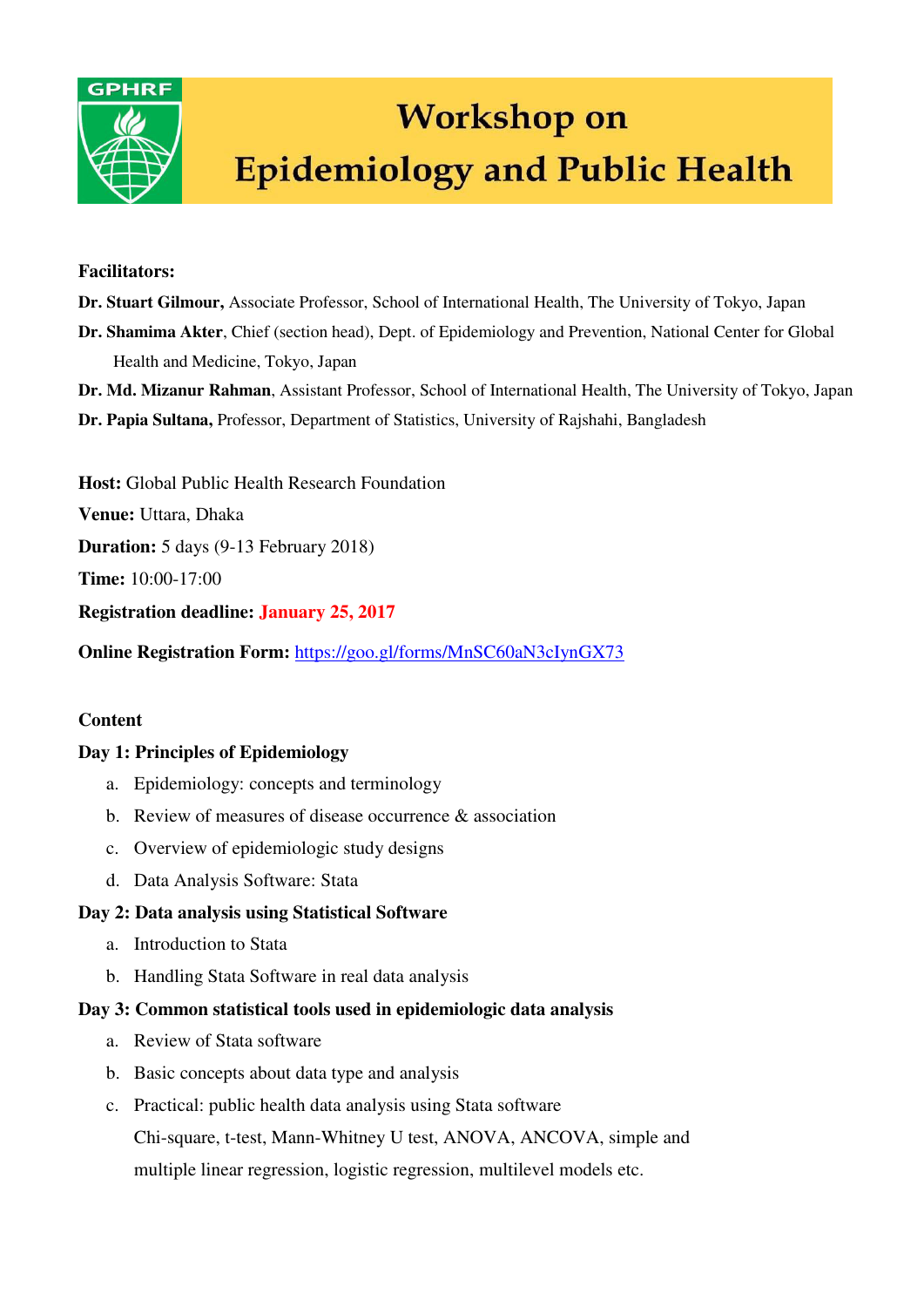## **Day 4: Survival analysis used in epidemiology**

- a. Review of data analysis
- b. Basic concepts about survival analysis
- c. Practical: public health data analysis using Stata software Life table, Kaplan-Meier model, Cox proportional hazard model, etc.

## **Day 5: Medical statistical and clinical data analysis**

- a. Basic concepts about clinical data and appropriate cut-off
- b. Practical: clinical and public data analysis using Stata software

ROC curve, cubic spline regression etc.

## **NB: Participants are required to bring a laptop to class, with Stata version 11 or more installed.**

## **Description:**

This 5 day course will introduce principles and methods of epidemiologic investigation of disease and other health states. The aim of the course is to provide knowledge on different types of study designs (including randomized trials, cohort, case-control studies, and cross-sectional study); measurement of exposures and outcomes; and risk estimation. The course will provide Stata techniques from basic epidemiology, interpreting findings, and drawing inferences; to a variety of commands to manipulate and format data to manage your own projects.

The course content covers data management, programming concepts, procedural programming, various Stata commands and constructs, and project workflow. Participants will master advanced methods of data analysis including simple linear regression and multiple linear regression, simple and multiple logistic regression, Kaplan-Meier analysis, and Cox proportional hazard model. Application of cubic splines and receiver operating characteristic curves (ROC) will also be covered.

**Course fee: BDT 5,000 for students and BDT 6,000 for professionals** and others (including lunch and snacks). **Please call to Administrative Officer of GPHRF before making a payment (01797- 438889)**. Course fee is non-refundable.

## **Learning Objectives:**

Upon successfully completing this course, participants will be able to:

- 1. Understand epidemiology and how it is used in public health, and recognize how exposure, disease and health states may vary based on person, place and time
- 2. Describe and compare the strengths and weaknesses of epidemiologic study designs, including cross-sectional, case-control, cohort, clinical trials, and meta-analysis
- 3. Explain the role of epidemiologic methods in determining the etiology of disease and other health states (e.g. diabetes, cardiovascular disease, mental health) in preventing disease and improving health